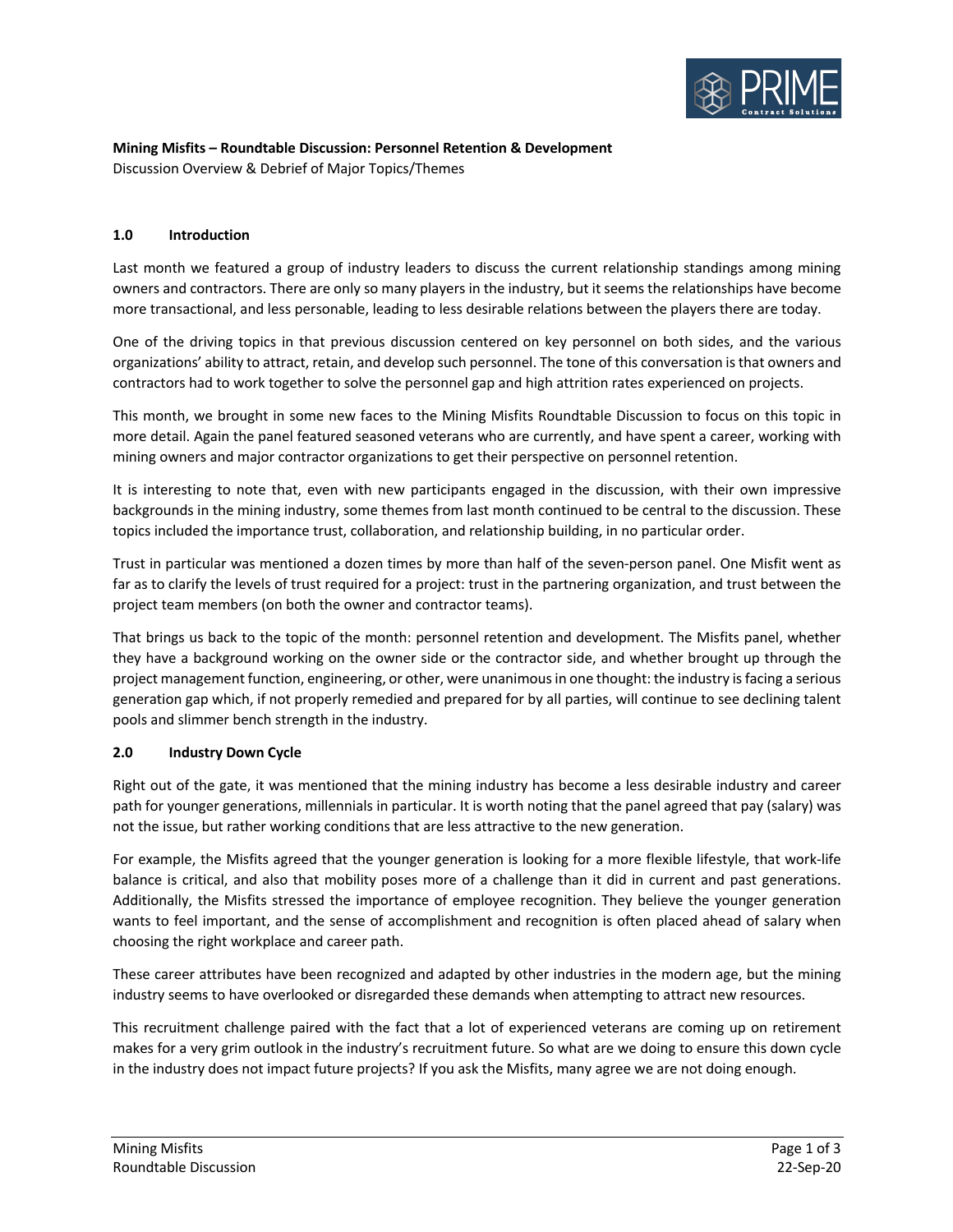

Mining companies, much like any other industry, have to put equal emphasis on attracting new talent, and retaining the talent they already have, all while developing the younger, less-experienced resources to ultimately backfill more senior positions. We have already mentioned that attracting new talent is a near universal challenge in the industry. Compounded on top of this, many of the Misfits do not believe their organizations or the companies they have worked with are doing an adequate job in grooming the resources they do have, not allowing them an opportunity for growth and development; many mentorship and similar development programs are either not in place, or not yielding the expected results.

Talent development and attracting new resources need to be front and center for any company that wants to stay afloat in the industry. Without these components, the Misfits believe the industry will continue to see a decline in the bench strength available for capital project execution.

# **3.0 Commercial Safeguards – Do They Work?**

During the conversation, the topic again turned to owner-contractor relationships, and how the talent aspect is treated in terms of that partnership. This led us down the path of current tendencies to put commercial "safeguards" into prime contracts (for example, owner may enforce penalties on contractor if it is unable to maintain key personnel named in the contract for the duration of the project).

Do these safeguards work? If you ask the panel, the answer is a resounding "no". Typically if a resource is unhappy with his or her working conditions, he or she will leave, regardless of contractual penalties assessed as a result. This is even more evident for younger generations, with more and different career opportunities available to them.

Now let's consider the other aspect: people make projects. The reason we are having this discussion in the first place is because successful projects are the result of experienced professionals who take pride in their work. If these professionals are not happy, they will go somewhere or do something that does make them happy.

Let's face it, there is no monetary penalty that will even come close to the value of retaining key personnel on a job.

Rather than assessing penalties, would owner and contractor organizations not be wiser to work together in making their project more desirable? Rather than putting salt in open wounds, should we not work on a solution for attracting new talent, developing current resources, and ultimately defeating the down cycle in the industry?

#### **4.0 People and Relationship**

Contractors want the best personnel available in the market – it is what makes them attractive as an organization.

Owners want the best team available in the market to execute their job. One Misfit conferred that he would take a "B- or C-team" that works well together and works well with the owner team, over the "A-team". This comes back to trust, and the fact that team players overcome challenges better than misaligned star players.

One Misfit observed that the resource pool should be viewed as a bell curve – with less experienced, less dedicated personnel making up the left-most portion of the curve, and "super hawks" or top-grade personnel making up the right-most portion of the curve. A majority of employees fall somewhere in the middle, and all levels of the curve are required to maintain a successful organization or to execute a successful project.

If the objectives of owners and contractors are to attract, retain and develop qualified resources, why is the relationship between owners and contractors as it relates to personnel retention conflicted? Possibly, and as mentioned previously, trust at the organization level is less mature than it used to be.

One reason discussed for this was the commoditization of the service organization. What this means, is that the supply chain approach is to competitively bid every widget, and award to the lowest bidder. This works great when